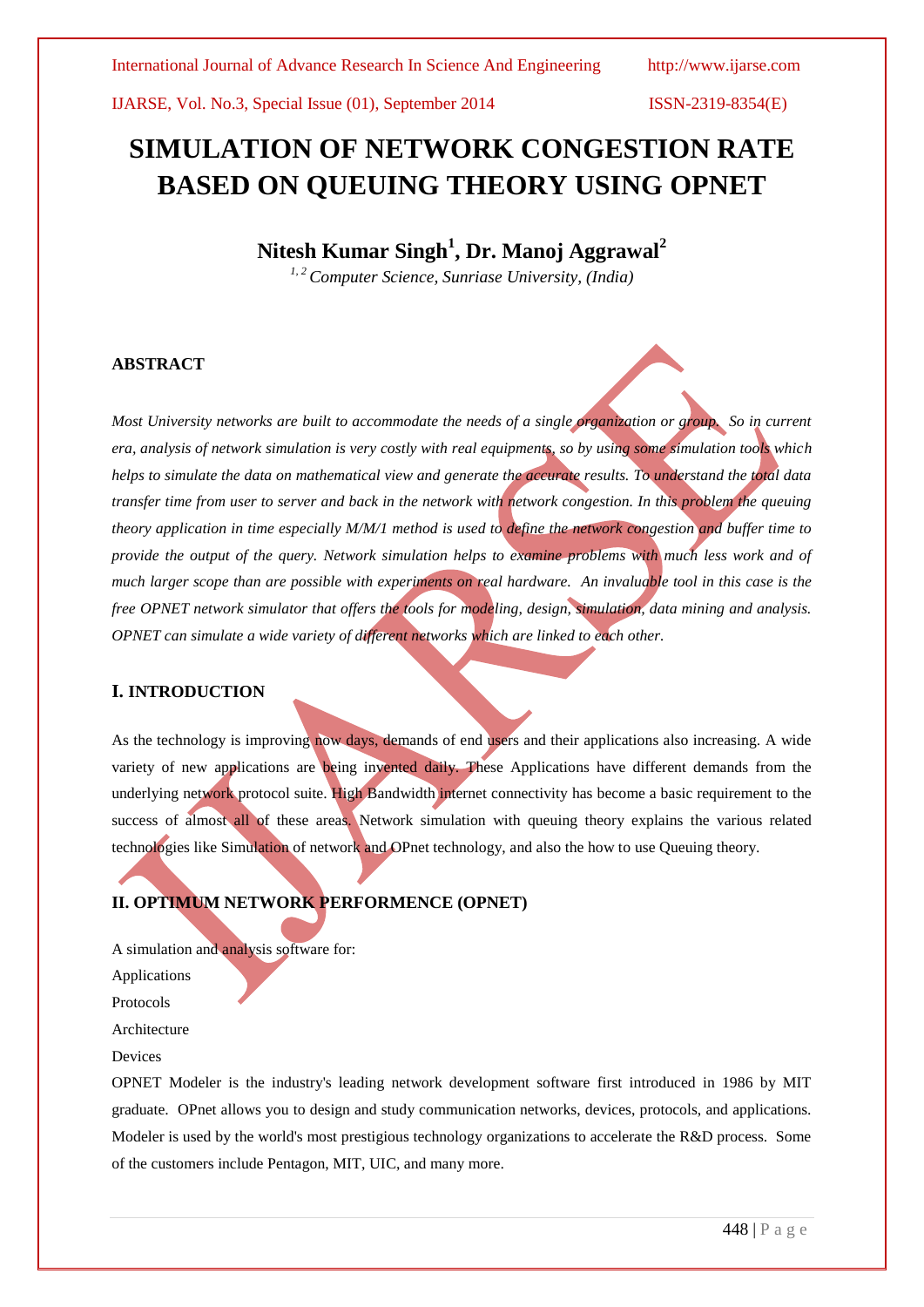The virtual network environment represents a network. It can have a slew of components in every salient category. OPnet defines a topology as a "collection of links, nodes and its Configuration". By "**nodes**" OPnet means to include networking hardware of all kinds (routers, workstations, switches, hubs etc). By "**links**" the underlying connectivity technology (Ethernet, ATM, etc) and relevant characteristics (latency, bandwidth) are meant. In "**configuration**" things like routing protocols, addressing, are included.[3]

## **III. SIMULATION PROCESS IN OPNET**

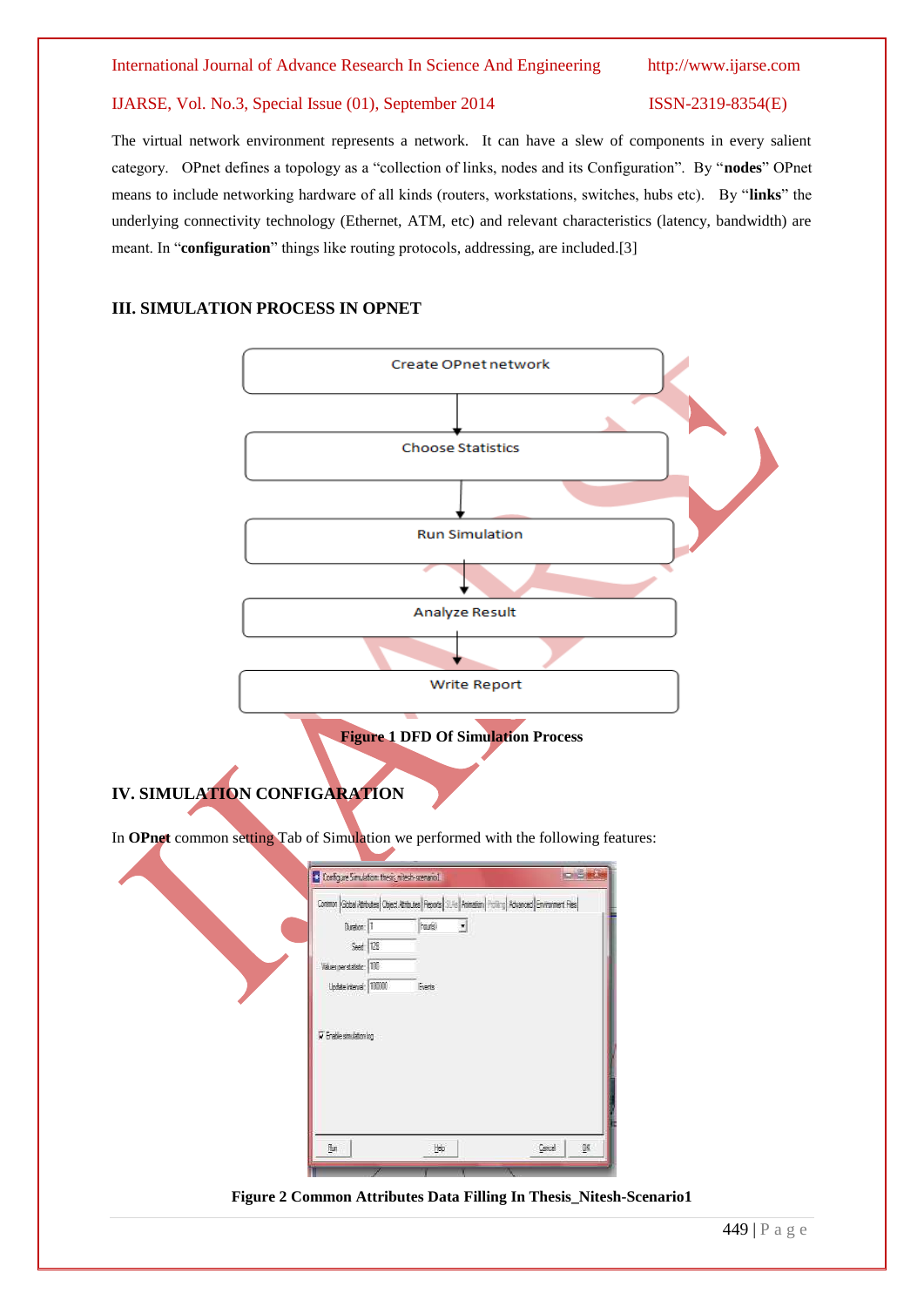## **V. HOW THE SERVER AND CLIENT WORKS**



- 2. Control Servers compose and send "Long Request" to Data Servers. (Node 1)
- 3. Data Servers reply by sending the "Large Files". (Node 3)
- 4. Control Servers broadcast the "Large Files" to all clients. (Node 1)

## **VI. OPNET MODEL FOR SIMULATION**



The verification of the link between different devices has been checked for proper data connectivity:

Simulation of network contained with the given Attributes

Duration: 2 hours (~=8000 sec)

Seed value: 128 (Random number generation seed).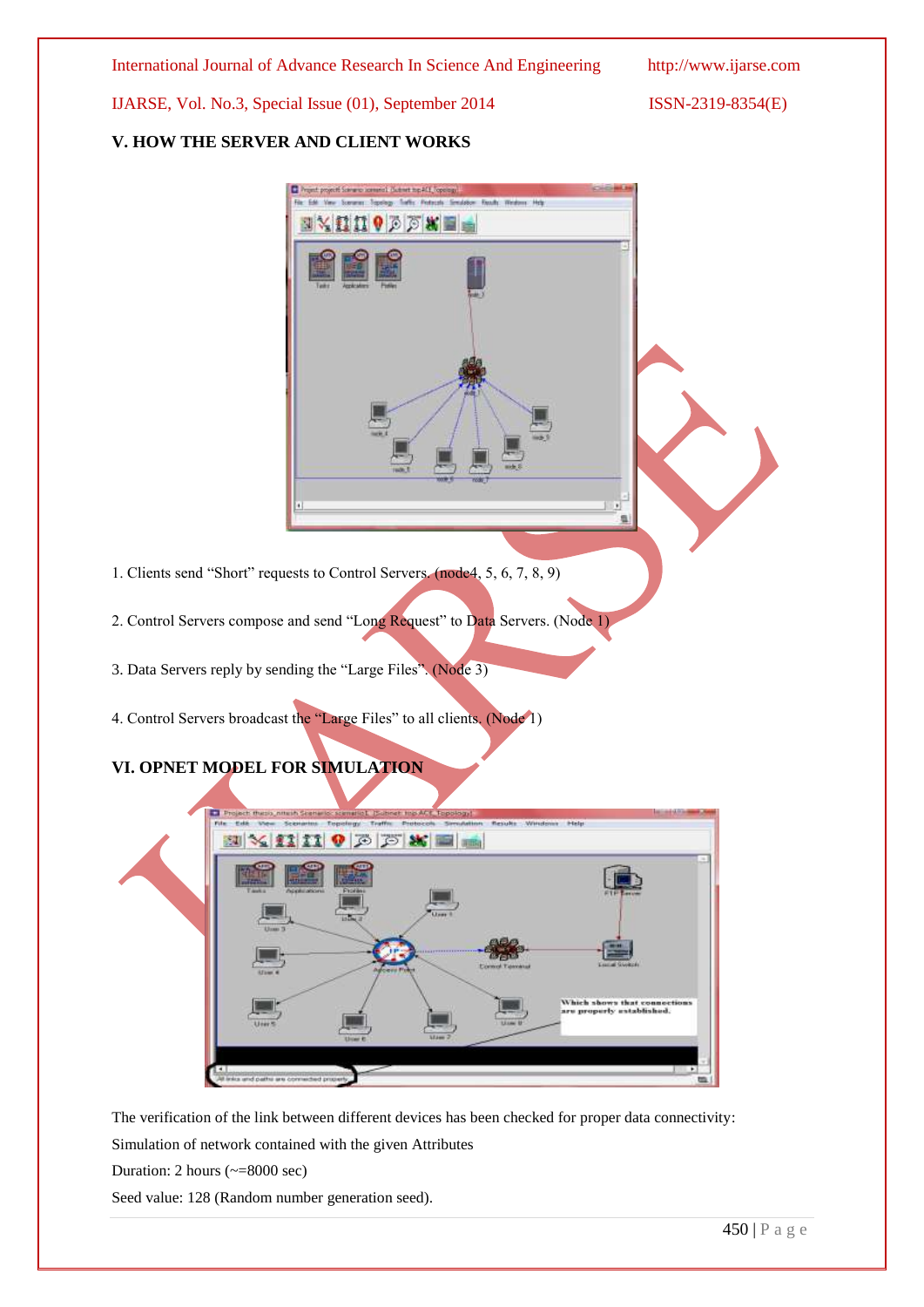Value per static: 100(collected for each).

Update Interval: 100,000(In simulation events between simulation performances updates sent back to the GUI).

## **VII. CONGESTION RATE**

Network congestion rate is changing all the time [2], the instantaneous congestion rate is used to analysis the network traffic in network monitor. The instantaneous rate  $A_c(t)$  is the congestion rate at the moment of t, the  $A_c(t)$  can be obtained by solving the system length of the queue's probability distributing, which is called  $P_{n-1}(t)$ . According to some properties of Markov Process, we know that  $P_i(t)$  (i =0. . . C+1) satisfies the following equation and by solving this equation, we get the network congestion rate  $A_0(t)$  [5]

$$
A_0(t) = P_1(t) = \frac{\lambda}{\mu + \lambda} (1 - e^{-(\mu + \lambda)t}) \tag{1}
$$

The results observed during the simulation are: Simulated Time: 2 hrs Total elapsed time for simulation: 3 sec Event Happens: 442037 in 2 hrs Speed average: 200197 events /sec Speed current: 230971 events /sec In the given results, Event Happens:  $442037$  in 2 hrs = 2 sec Therefore in 1 sec =  $442037/2 = 221019$  is arrival time in 1 second. Average speed for 1 second is  $= 200197$  is service time in 1 second. Exponential inter arrival times with mean1/ $\lambda$  = 221019 .... (2) Exponential service times with mean  $1/\mu = 200197$  ..... (3) Then we calculate,  $\rho = \frac{\lambda}{u} < 1$  $\rho = \frac{1/\mu}{1/\lambda} = 200192/221019$ 

$$
\rho=\frac{\Lambda}{\mu}<1
$$

The Value of  $\lambda$ ,  $\mu$  are calculated from equation (5) and (6) as

$$
\lambda = 1/221019
$$
,  $\mu = 1/200197$ .

For  $t \le 0$ , the probability density function is

$$
f(t) = \lambda e^{-\lambda t}
$$

Then the probability density function of arrivals time with mean  $1/\lambda$  is

$$
f(t) = 1/221019e^{-1/221019t} \qquad \qquad \dots (4)
$$

Similarly

For  $0 \ge t$ , the probability density function is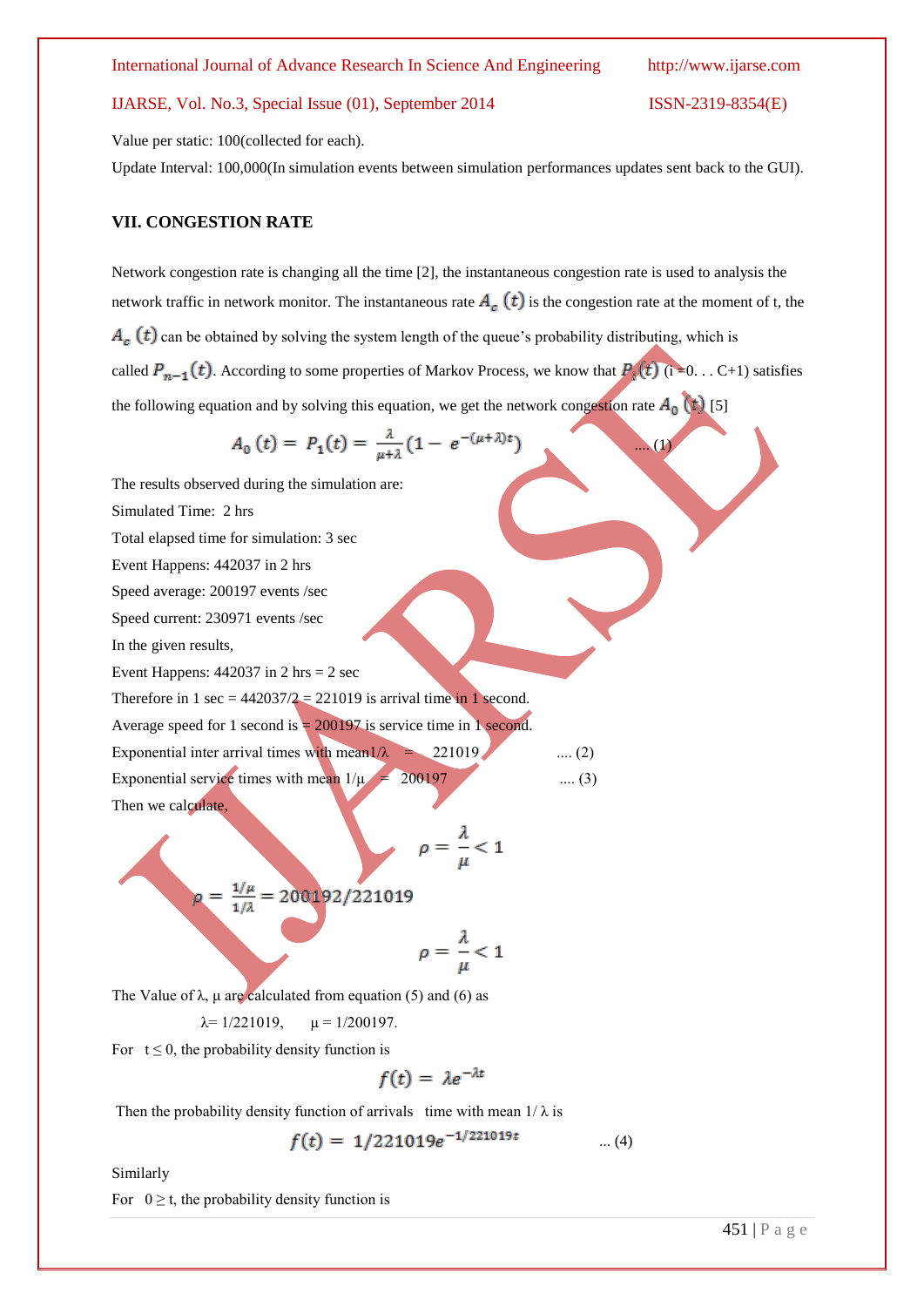#### International Journal of Advance Research In Science And Engineering http://www.ijarse.com

IJARSE, Vol. No.3, Special Issue (01), September 2014 ISSN-2319-8354(E)

$$
g(s) = \mu e^{-\mu t}
$$

Then the service time t is  $g(s) = 1/200197e^{-1/200197t}$  .... (5)

To getting  $\mu$  and  $\lambda$  we calculating the value of

$$
A_0(t) = P_1(t) = \frac{\lambda}{\mu + \lambda} (1 - e^{-(\mu + \lambda)t})
$$

 $A_0(t) = P_1(t) =$  $0.5263(1 - e^{-(1/221019 + 1/200197)t})$ 

$$
A_0(t) = P_1(t) = 0.5263(1 - e^{-0.000095t})
$$

For  $t = 1$ , for first congestion in 1 sec *i.e.* 1 hours

$$
A_0(1) = 0.5263(1 - e^{-0.0000})
$$

*From table the value of e^ (-0.000095) = 0.999905005*

## $A_0(1) = 0.5263$

It is observed from the above calculation that the congestion rate increased by 0.5263 percent in 1 hour is predicted in network. If the more number of switches are added in a network then it reduces the network congestion and increase the performance of network.

## **VIII. CONCLUSION AND FUTURE SCOPE**

OPnet simulator environment was used by experimenting with different network traffic data available with this tool kit. The simulation was performed using the M/M/1 model of queue theory. The congestion rate observed during the simulation is 0.5263 percent in 1 hour without increasing a single node in network. If number of switches in a network increased then it only reduces the network congestion and increase the performance of network. But due to using of this process model, network performance is increased and service is available for longer times. In traffic received by switch in sending the data is same, but this type of observation is not measure in long period (In case of packet transfer). It is also observed that the loss of network simulation data i.e. the difference between received and sent data are14701-14602 = 99bytes at 1 hours duration of given data. This all states shows that in network environment, congestion is always possible but it can be reduced by apply Queuing theory approach in modeling. Otherwise use the extra switches in the network, which will reduce the congestion on particular server and increase the speed of server and overall speed in the network will increase.

## **REFERENCES**

[1] Wang Jian-Ping and Huang Yong " The monitoring of the network traffic based on queuing theory" The 7th International Symposium on Operations Research and Its Applications (ISORA'08) Lijiang, China, October 31–Novemver 3, 2008